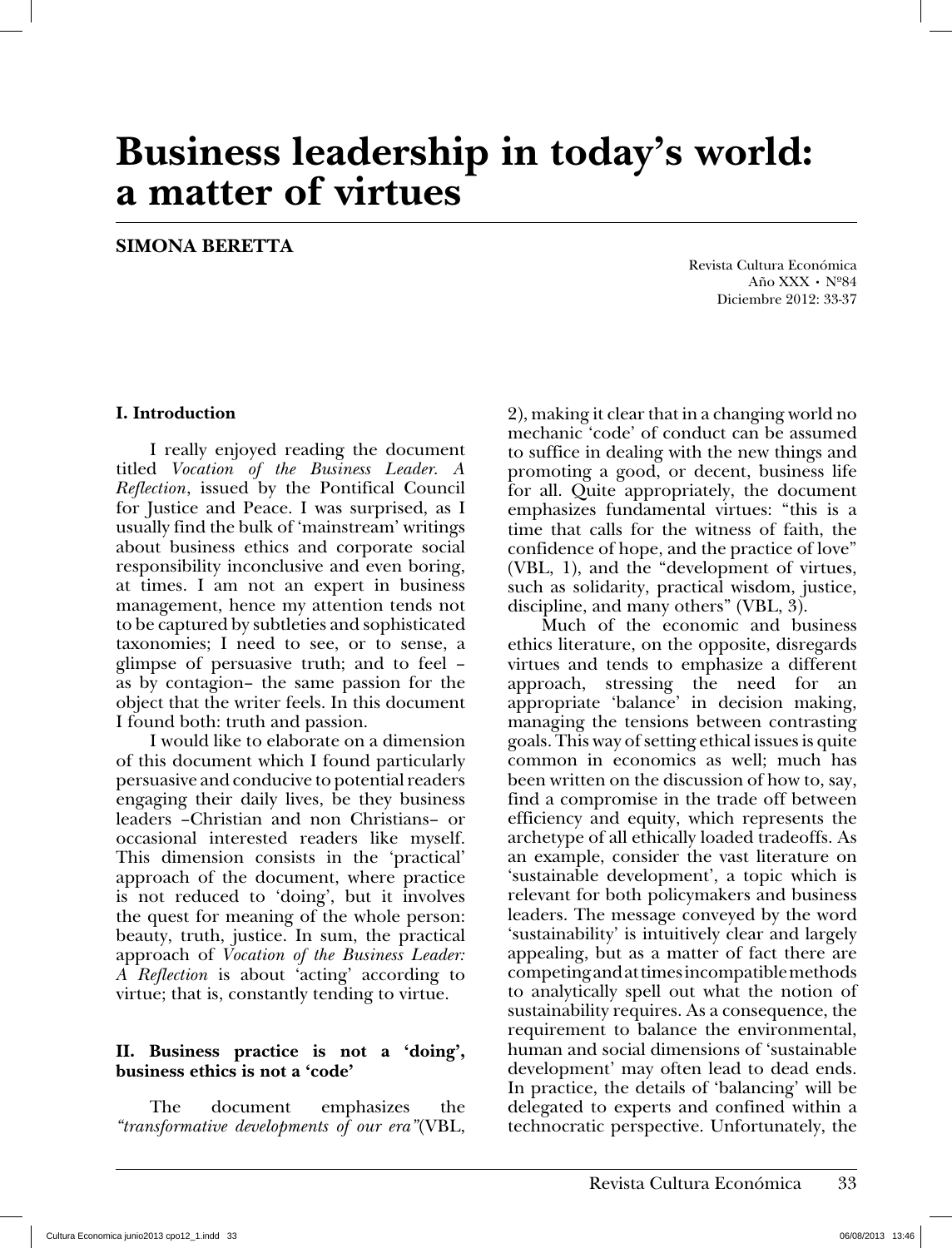inevitable ambiguities of sustainability make this concept very appealing for politicians, who can gain consensus by using it in any loose way, and also for technocrats, who will actually hold the power to translate the concept into practice, weighting the competing dimensions according to their own understanding of priorities.

Reducing economic and business ethics to balancing economic objectives with other deserving non-economic objectives has another, more radical, drawback. Balancing makes sense only within a static perspective; it cannot be appropriate for managing change, and especially the deep and fast transformations we face today. In a rapidly changing environment, the keywords guiding action need to be intrinsically flexible and dynamic; not balancing pros and cons, so to speak, but keeping eyes and mind focussed on fundamentals and letting feet tread a risky path. I find a question of realism that the document takes a different approach, where virtues matter.

While the process of doing can be expressed as a finite 'mono-logical' process, acting takes the form of an open 'dia-logical' relation. Acting for another person is both doing something for him but also with him: it means (…) listening to her needs, always new and unpredictable, to transform them into problems with reference to both theory and cumulated learning; it means searching for new solutions and comparing them with new questions deriving from previously proposed solutions, in an endless path. The point of view of the *Homo agens* is 'im-perfect' by definition: in order to face the new, unpredictable things, it is necessary to continuously and freely dare, try, experiment. *Homo agens* has to be interested in others, since his action is mandated by others and he himself demands from others… (Martini, 2003: 392)1 .

In order to face the transformative developments of our era, balancing juxtaposed abstract 'values' is simply inadequate; it is just 'adding' some spiritual stuff to a pragmatic and busy day… The acting person is called to enter relationships and to face the uncertainties they imply, decidedly heading towards what is truly 'good'. This is why good business practice cannot be reduced to any doing, and business ethics cannot be fully accommodated within a code.

Much effort is needed to further explore the topic of decisions under uncertainty, within economic theory and business practice; even more so, in political decisions and international relations. Yet, we all experience the reality of having to take decisions under uncertainty – and these are usually the most relevant decisions we take in personal and in social life. How can we do that in a truly human way? How can decisions taken under uncertainty be conducive to a 'good life'? No codified answer to these most pressing questions is possible. Any acceptable answer is bound to be a constantly 'im-perfect' answer, renovating the tension to reaching the full sense of one's personal, or economic, or political endeavours. That answer needs to be open, dynamic, and unitary, that is, expressive of one's inner unity as a person.

#### **III. Virtue is being true to one's vocation**

*"L'umano è dato affinché venga anche conquistato: questo cammino di conquista è il cammino della virtù*"(Botturi, 2011: 3)<sup>2</sup>.

This is what it means to live a virtuous life, a unified, dynamic and open life (Botturi, 2011): it means engaging one's freedom and responsibility in answering one's vocation, driving a clear path into the future that can actually change the future. Being true to one's vocation, that is conquering one's own way of being human, is an ever-unfinished business. Furthermore, we need help from outside in order to accomplish our own humanity: this is the blessed side of the 'im-perfection' mentioned in the previous paragraph. To flourish, we need to keep an open attitude towards what transcends us, to the fullness of reality, to the true sense of reality; finally, to truth.

The words 'true to' express the relational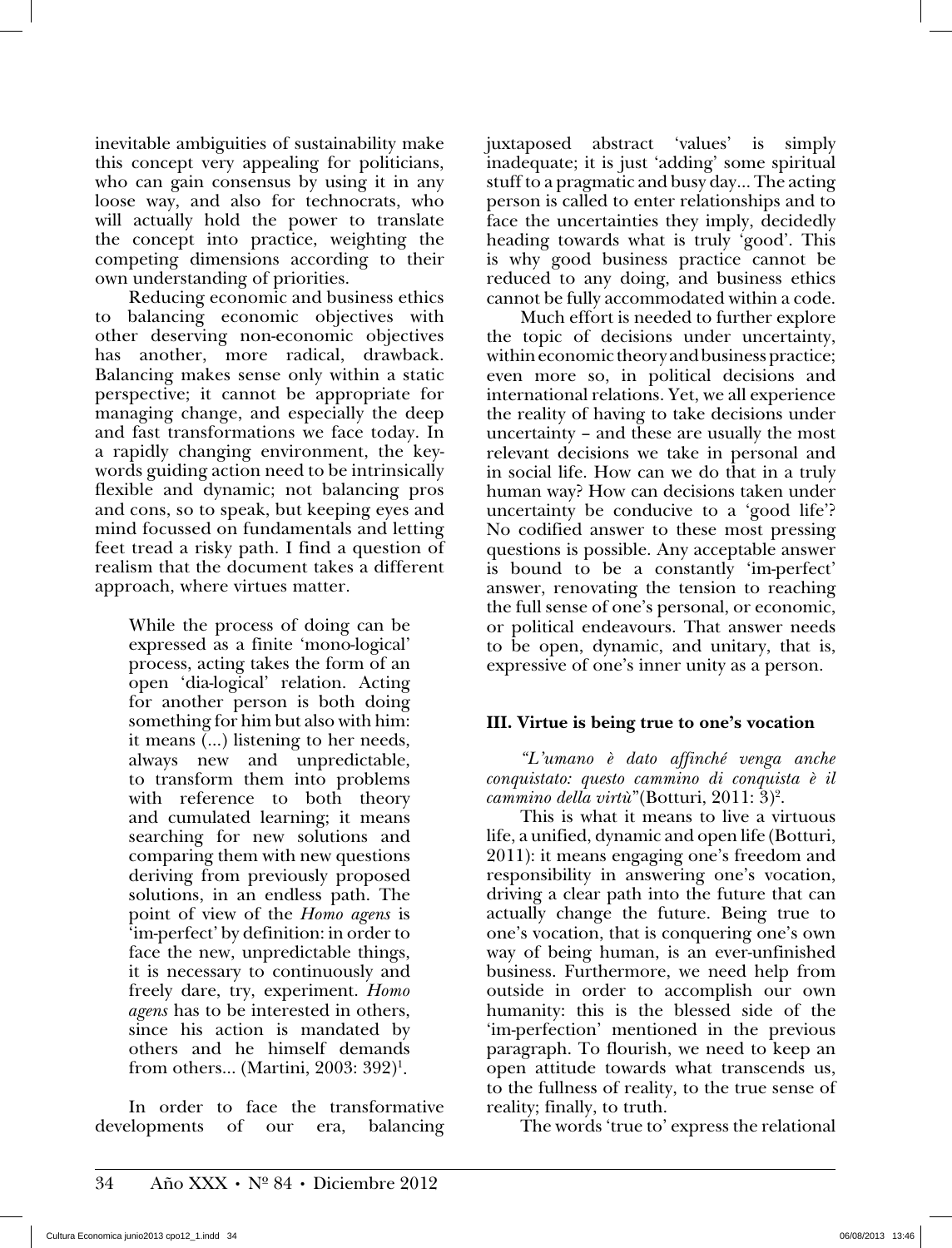nature of human identity, in the words of A. Scola, the 'I-in-relation' (Scola, 2010) and the inexhaustible tension to adequate aims for each action. Being 'true to truth', for example, seems to me the only adequate aim of academic research. 'Tension' is itself a relational, dynamic expression. Entering the dynamic tension to a 'full' life –not just a busy or a successful life– can heal many divides: interpersonal and social divides and divisions (employer/employees, business partners and competitors, local and global perspectives), and also inner personal divides (work and rest, family and business). Our personal freedom is called, each moment, to resist "disorder, injustice and social fragmentation" (VBL, n. 4). For Christians, tending to a 'full' life is not fancying something hazy and confused. The person of Christ, incarnated and present here and now, is Love and Truth, is Life and Way. Very simple: all divides are healed in Him; to answer the call to live a unified, dynamic and open life, we need to keep converting to Him. This is all about virtue.

I would like to quote a few impressive lines form an homily about the virtue of prudence by Pope Benedict XVI:

Prudence is something other than shrewdness. Prudence, according to the Greek philosophical tradition, is the first of the cardinal virtues. It indicates the primacy of the truth which, through "prudence", becomes a criterion for our action. Prudence demands humble, disciplined and watchful reason that does not let itself be blinded by prejudices; it does not judge according to desires and passions but rather seeks the truth, even though it may prove uncomfortable. Prudence means searching for the truth and acting in conformity with it. The prudent servant is first and foremost a man of truth and a man of sincere reason (…). In Sacred Scripture and in faith in the Church God show us the essential truth about man, which impresses the right orientation upon our action. Thus, the first cardinal virtue (…) consists in letting himself

be moulded by the truth that Christ shows us. In this way we become truly reasonable people, who judge on the basis of the whole and not on chance details. Let us not allow ourselves to be guided by what we see through the small window of our personal astuteness, but, rather, let us look at the world and at human beings through the large window that Christ has opened to us on the whole truth and thus recognize what truly counts in life. (Benedict XVI, 2009)

This is how the document expresses a similar idea: "Prudence has often been reduced to the clever actions of leaders that advance their own private interests. This is not the virtue of prudence, but a vice…" (VBL, n.76). Virtue can never be taken for granted. Each moment, each agent is called to an elan of freedom: to open the window, scrutinize the signs of time, engage reason and heart, experience that a broader and richer human experience is possible. This is the description of a true innovator, who is prudent, hence not afraid to take actions that exceeds routine, to pursue what is beautiful and just and true –what really counts in life.

#### **I . irtue and the whole breadth of reason**

Reconsidering virtue in non-moralistic terms is very convenient. On the personal side, it reconnects reason and affection, overcoming the risk of reducing reason to calculating and technocratic rationality on the one side, and reducing affection to subjective and fluctuating emotions. In a unified life, reason and affection (love and truth) are not separated, even potentially clashing, dimensions of personality. A wellreasoned practice of virtue becomes possible – a practice which is not instinctive, nor sentimental; neither mechanically respectful of some rational 'moral imperative'.

The notion of virtue is very powerful also in integrally understanding the social dimension as a 'whole'. We may not be used to appreciate it, as we are so accustomed to being told that the human being is completely described as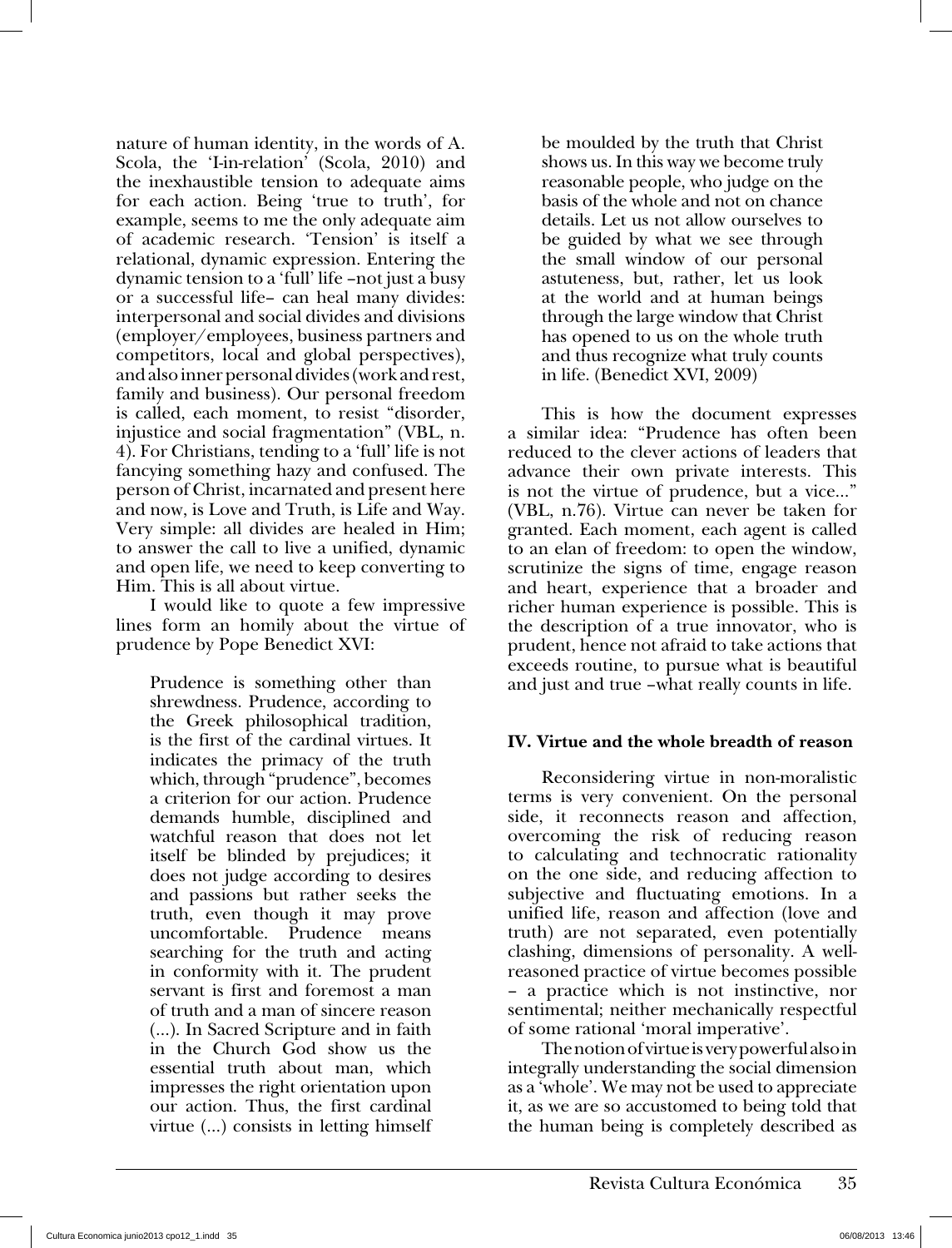an egocentric individual, taking decisions in isolation. Economists and business people are so exposed to this narrative - even more than the average citizen – that they actually end up *believing* in mechanistic explanations of economic decisions, and finally *behaving* accordingly. The individualistic narrative, though, is not powerful enough to explain the most significant dynamisms of reality: innovation and development (curiously enough, it is so difficult to make sense of development within the individualistic perspective, that we end up keeping the expression 'miracle' in the economic lexicon! As a consequence, each decade has its own economic 'miracle'). Realizing the inadequacy of the tightly held individualistic view requires pausing, and to critically assess and appreciate one's real economic experience. To say it with Benedict XVI, we need to engage 'the whole breadth of reason' (Beretta, Maggioni, 2012). If we do it, we see that a virtuous life is actually possible, and very effective in transforming reality – up to generating a new civilization<sup>3</sup>. That is to say: virtue is not about rhetoric, it is not impossible, it is not irrelevant to structural problems.

This statement is open to being tested by anyone: just take the wealth of material and immaterial achievements we gratuitously inherited from past generations - discoveries, innovations, beautiful buildings made of steel or stone, poetry and art. It is only rational to ask: How did that wealth materialize? What, and who, made that possible? These rational questions deserve reasonable answers. The inheritance we count upon represents the detectable sign of real people, who toiled and worked with a purpose, following what they felt really counted in life. They heeded the call of beauty, truth, justice; they acted with courage and prudence, with passion and intelligence, innovation and creativity, driven by the reasonable hope to better the human condition. Being true to their vocation, they created material and immaterial realities that keep speaking to us about the meaning of human life.

Admiration for the real people that, in a far or near past marked the world with detectable signs of virtue, make it possible to live a virtuous life in the present. We learn

by sympathy, admiration and imitation: these are the easiest steps towards reappropriating the full breadth of reason and appreciating the full breadth of virtue –not reduced to their 'moralistic' side. Searching for a virtuous life is reasonable, as we can experience the transformative power of virtue and the possibility of a truly 'good life' (Scola, 2010), living a 'whole' human experience overcoming fragmentation, schizophrenic dualisms, segmentation (VBL, 4). Nothing short of virtue, in fact, can address the complex challenges of our times: not technocratic presumption, not sentimental benevolence. There is indeed "no substitute for sound judgement (practical wisdom) and right relationships (justice)" (VBL, 59).

#### **. Business culture: witnessing 'good' deeds and giving 'good' reasons**

By being true to one's vocation and living a virtuous business life, day after day, we contribute to the common good, that is the deed of a good life in common. Realizing the full effectiveness of good deeds, though, also requires the effort to provide a reasonable and convincing narrative to those who see those deeds. Critical and systematic reflection upon 'good practice' becomes culture – that is, the synthetic expression of one's integral identity. Providing reasons for the hope that one has (1 Pet 3, 15) is a clear vocation for Christians, and this is a matter of faith. "The synthesis between culture and faith is not only a demand of culture, but also of faith (…) A faith that does not become culture is a faith not completely received, not fully thought, not faithfully lived" (John Paul II,  $1982$ <sup>4</sup>.

Appropriate narrative and communication not only valorises 'good' business actions; they also nourish critical self awareness, so that virtuous practice becomes culture. When deeds of virtue and charity are witnessed in business, this opens new reasonable questions in both those who act and in those who see their actions: Why do these good things happen at all? What can we learn from them? How can we find new ways to advance the good experiences? How can we transfer what we learnt to others?